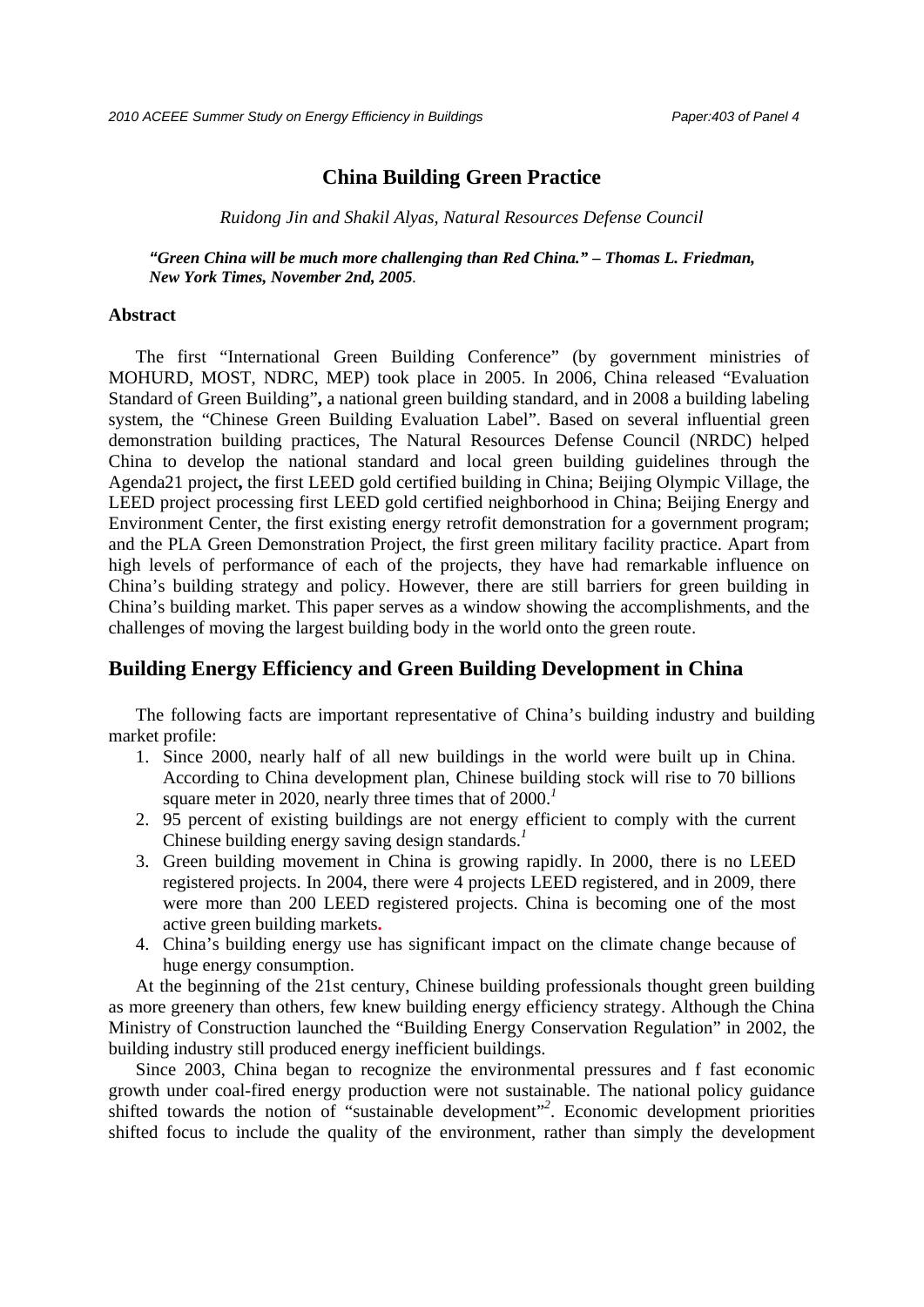quantity. Building energy efficiency and green buildings were often mentioned in official speeches. China's President Hu Jintao, gave his understanding of sustainable buildings, as "four efficiencies and one protection"<sup>3</sup> (meaning efficiency of land, energy, water and materials, all in protection of the environment), that clearly shaped the definition of green building.

Economic data shows that each year new buildings contributed over 1.8 billions square meters since 2000, over 2 billions square meters since 2003, and up to 2.5 billions square meters after 2008. Such growth will continue to be recorded at least to 2020.*<sup>1</sup>*



## **Fig 1. China new building and existing building stock growth** *<sup>4</sup>*

Source: China Statistic Yearbook 2000-2009



**Fig 2. China Building Energy Use (Million tons Coal equivalent)** *7 8*

Source: Annual Development Report on China Building Energy Efficiency, 2006-2009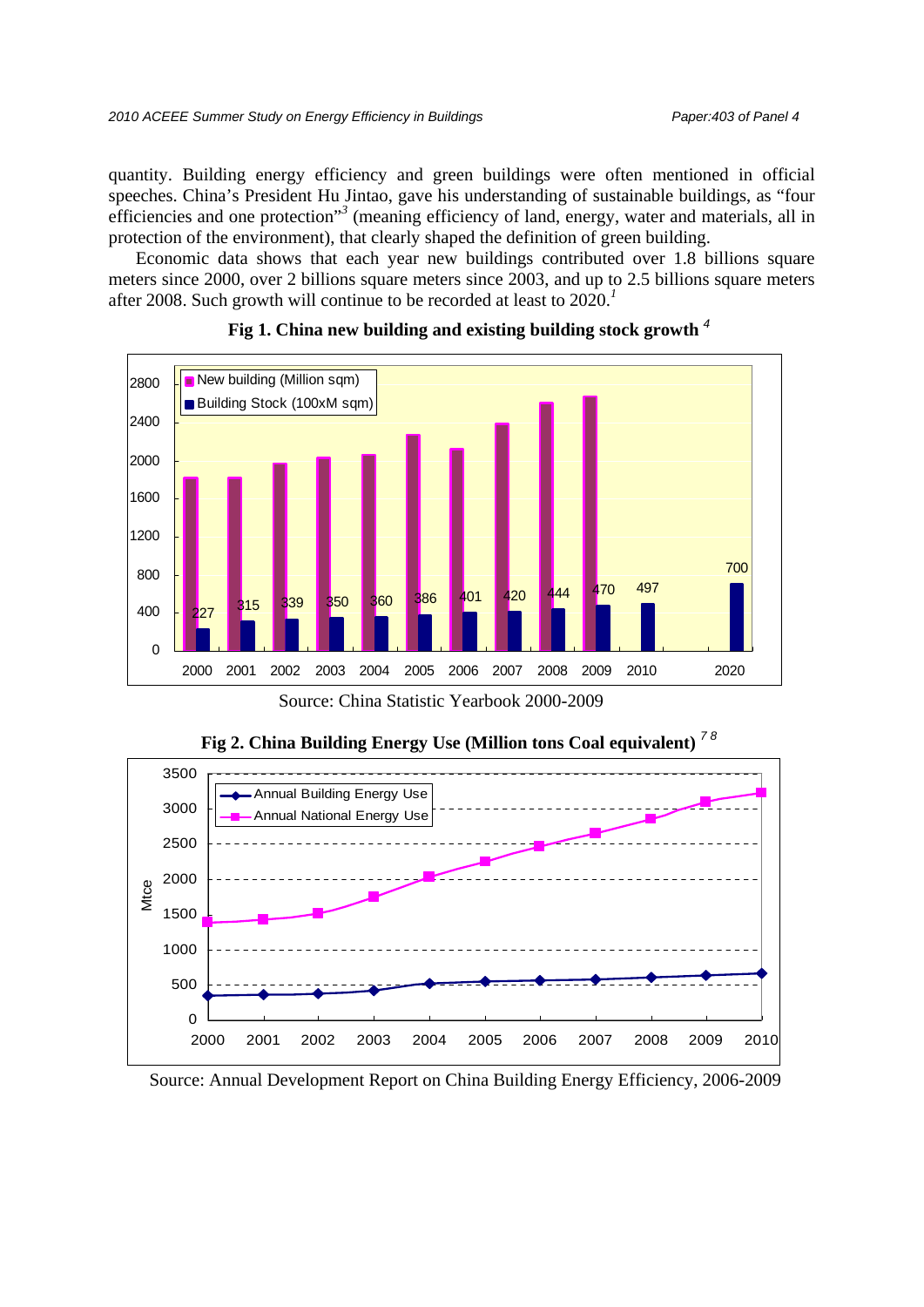China building stock consumes roughly  $21 \sim 26$  percent of total national energy use, which does not include the energy use in construction processes or in building materials production and transfer. It is estimated that 46 percent more of energy use can be attributed to buildings if all aspects of building production are included *<sup>5</sup>* .

In China, coal contributes with 68.7 percent to national energy mix.<sup>6</sup> The national energy curve illustrated in figure 2 reflects the stifling growth of pollutant emissions and GHG emissions. China established an ambitious goal to mitigate coal dependence pressure, by the introduction of 15 percent non-fossil energy in Chinese energy minx by 2020 (stated by executive meeting of China State Council in 25 November 2009).

# **Building Energy Saving Design Standards Development and Target:**

Various national building energy codes and green building ventures had been implemented since 2003, and more and more new buildings have been designed and built energy efficient. China's pathway of building energy efficiency was as follows:

- ♦ Since 2000, all new residential buildings were required to be 30 percent more efficient than buildings in 1980's.
- Since 2006, all new residential buildings were required to be 30 percent more efficient than previous phase, this was the 50 percent energy efficiency goal comparing to building of 1980's. A number of cities, such as Beijing, Shanghai and Shenzhen, increased their residential energy efficiency goals from 50 percent to 65 percent by 2007.
- ♦ From 2011, all new residential buildings will be 30 percent efficient more than previous goal. This is the 65 percent energy efficiency goal comparing to building of 1980's.
- Commercial/Public building energy design standards since 2005 required a 50 percent energy efficiency goal compared with commercial building energy use in the 1980's.

In implementing the basic goals of their government building energy plan (2007-2020), China can reduce its building energy use by 335 million tons of standard coal equivalent by 2020.



**Fig 3 China Building Energy efficiency goal** *<sup>9</sup>*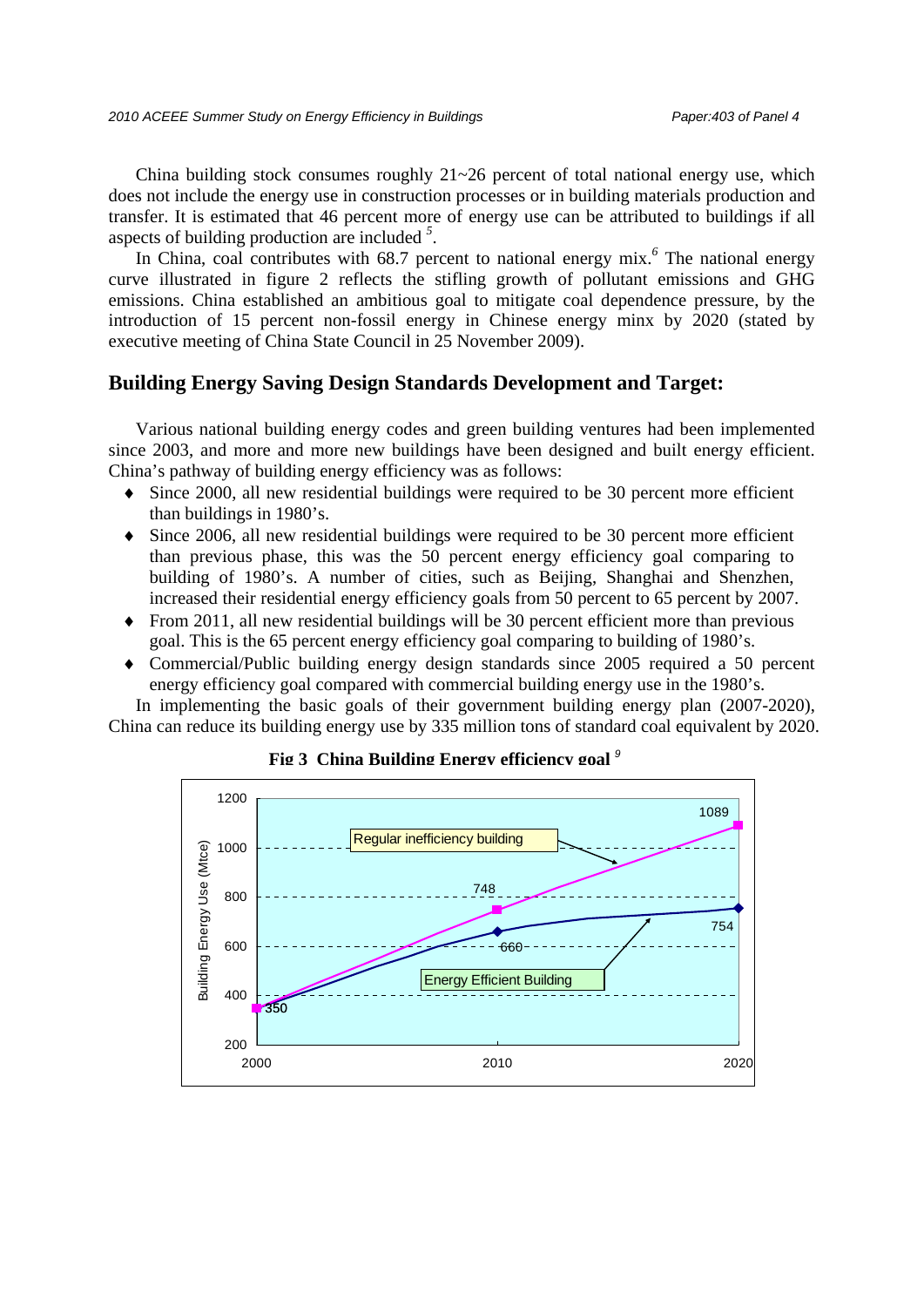Since 1996, when China started to think about building energy efficiency, NRDC and international agencies, such LBNL, WWF, began working on energy efficiency in collaboration with the Chinese governments, institutions, and organizations advocating energy efficiency and clean energy use. Based on NRDC experience of building energy promotion in other places, NRDC got involved in codes and policies development, pilot project practices, trainings, shared experience and lessons with Chinese.

China developed the "Energy Saving Design Standard for Heating Zone Residential Buildings" in 1995, which was the first to document the building energy efficiency requirement for northern China residential buildings. It set a 30 percent energy efficiency goal and was increased up to 50 percent efficiency goal after 2000. At that time, it functioned as a voluntary standard and very few projects complied with.

The Chinese Ministry of Construction had Chongqing, the biggest southwest city, develop local energy saving design standard for residential buildings in 1999 that were based on standard experience and lessons learned. It was the first time building energy efficiency in China's transition climate zone was considered. The government hoped that it would become the template for a future national design standard of residential building energy efficiency for each climate zone. The local standard was launched in 2001, and the national standard was developed in 2003. It was the first energy standard to set performance requirements and require energy simulation as a measurement tool. In order to help with implementation of the standard, Lawrence Berkeley National Laboratory provided an energy simulation tool DOE-2, an energy simulation tool, to China under DOE program, which later became widely adopted. The standard also set the building energy efficiency at a 50 percent reduction comparing to building of 1980's.

Subsequently, in the year leading up to 2006, a number of national building energy efficiency standards were released and implemented, including a residential building energy efficiency design standard for cooling zone in 2005, a building energy efficiency design standard for commercial building in 2005, and a building lighting energy efficiency standard in 2004.

The "National Code of Building Energy Construction Acceptance GB50411-2007" was launched in 2007. Building energy performance was adopted into official final building inspection procedures. Moreover, all standards and codes relevant to building energy efficiency were adopted as mandatory requirement for building design and construction in China. In 2005 and 2007, the Chinese "Construction Law" and "Energy Conservation Law" were revised to include building energy efficiency sections.

In 2008, the Chinese government released two legal regulations of the "Civil Building Energy Savings" and "Public Organizations Energy Savings" to enhance the legal framework for building energy efficiency. The building industry was required to save energy in amount of 101 millions of standard coal equivalent through retrofitting over 150 millions square meter of existing buildings and enforcing new building compliance with building energy codes (about 70 million via new buildings energy efficiency codes enforcement and 20 million via existing building energy retrofitting), in order to achieve national energy intensity reduction goals of the "China National Climate Plan" during China's 11th Five Year Plan (2006-2010).

As building energy efficiency is the basic element of green building, China's Ministry of Science and Technology signed an agreement with US Department of Energy in 1998 to build an energy efficiency demonstration project in Beijing, in order to guide China's building industry energy design and construction through the model practice. It is named the Agenda21 project, which later became widely known as China's first green building.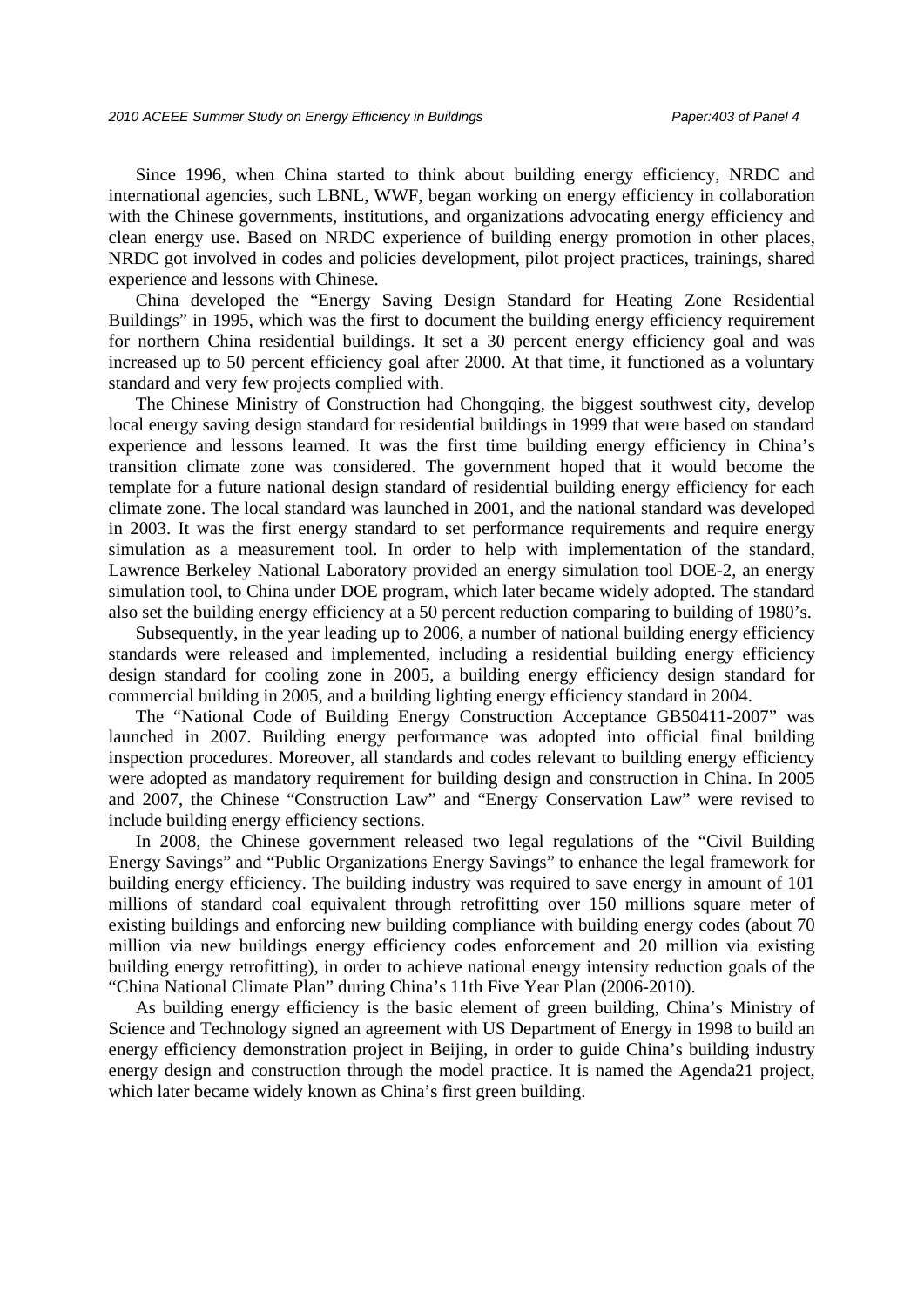Agenda21 was so successful in green performance and market benefits that China's central government and building administration demanded government buildings to be retrofitted according to the template. Furthermore, China's own green building standard was requested to be developed based on the project's performance and practice. The standard was finally launched in 2006, two years after completion of Agenda21 project. The standard rates residential buildings and commercial buildings differently. Like the LEED rating system, the standard rates green buildings based on performances of energy efficiency, water, land use and indoor environment quality. The big difference compared to LEED is that it includes "building green operation" as an rating component. The Ministry of Construction held its first "International Green Building Conference" in 2005 which regularly takes place in the first quarter of every year. Furthermore, a "Green building innovation award" was established by the government to recognize outstanding green building projects every two years.

In 2007, a green building labeling system was officially launched. It rates up to three stars depending on a project's green performances. Normally one star and two stars rating can be qualified by both central and local building administration while a three stars rating need be qualified only by central government administration. The rating process is based on the China green building standard and "Green building labeling regulation" and "Green building labeling rating technical guidelines for design and operation".

For building energy codes enforcement, China's Ministry of Housing and Urban & Rural Development launched a national building energy labeling system in 2008, based on Shanghai's building energy labeling system. The Shanghai building energy labeling system adopted The US HERS index which indicated building energy code compliance at 100, and zero net energy use at "0". NRDC worked with Shanghai to establish the building energy performance indicator under collaboration with US RESNET, a home energy rating system which has been adopted by US home mortgage industry and EPA's Energy Star.

# **NRDC Green Building Project Cases in China**

Several pioneer pilot projects and green initiatives have served to promote green buildings in China. The term "green building" became commonly known in last decade, but without an clearly understanding of green building. Therefore, early abuse of "green" for commercial profit fogged real green projects, and brought disrepute to green building before 2000. NRDC, USGBC and US Department of Energy worked hard with China's Ministry of Science and Technology in green building advocacy through education and pilot project practice, and finally China was able to shift its green building industry to a truly green route. Here are the few demonstration projects that played a key role in igniting China's green building flame.

#### **1. Agenda21**

The project began in 1999, as an the agreement between China's Ministry of Science and Technology and the US Department of Energy, with a goal of building a demonstration project that would introduce effective building energy and green technologies to China's buildings construction industry.

The building locates in downtown Beijing. It has 130,000 square meters in floor space. The project was coordinated by NRDC and LBNL to demonstrate how a green building could dramatically reduce carbon emissions and environmental

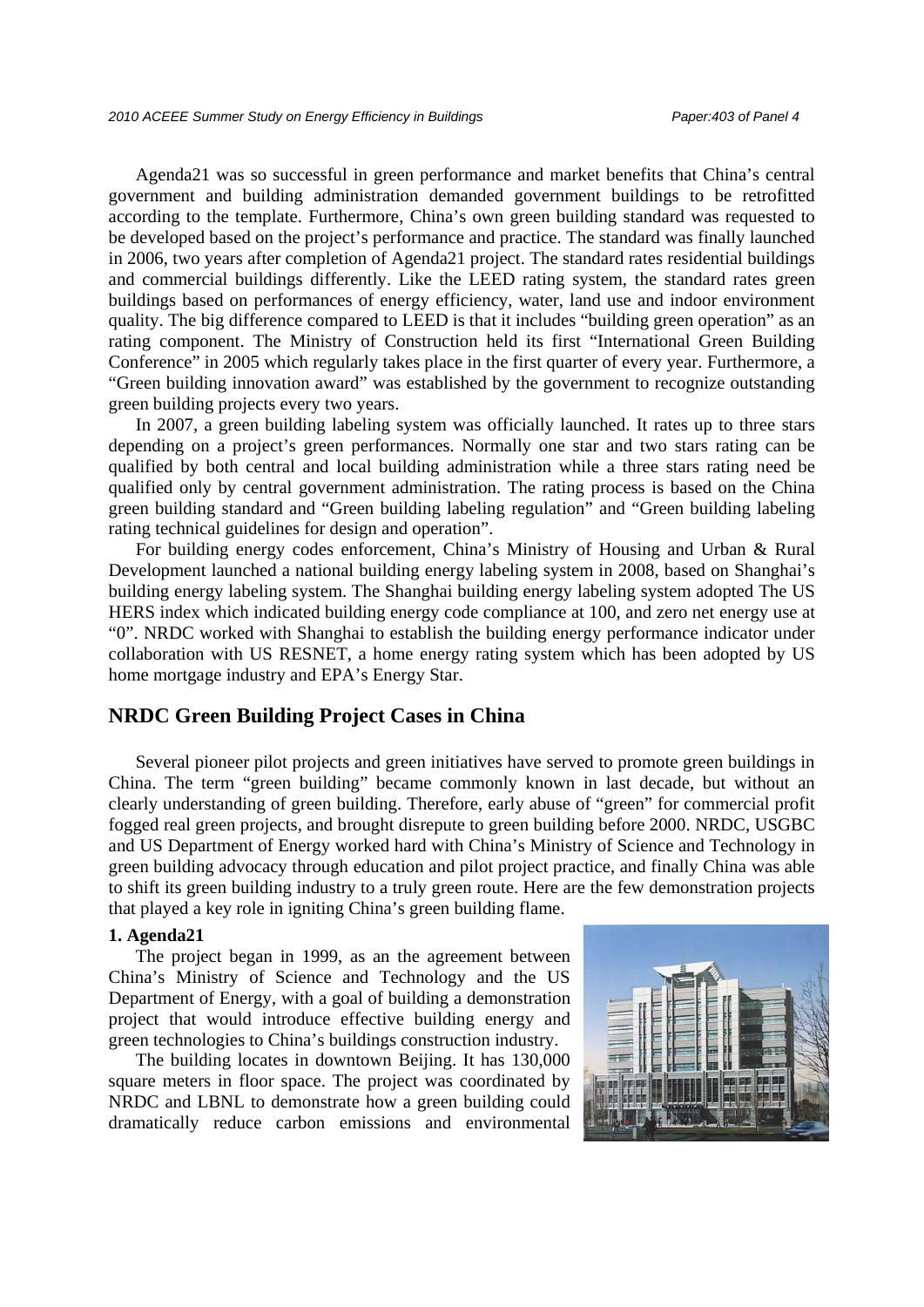impacts. Through two years of design and planning of green strategies by experts from both the US and China, technologies were optimized and integrated by of efficiency and cost balance. Construction of the building began at the end of 2002 and completed in February of 2004. Both US and Chinese governments gave it an official grand completion celebration for its high green performance. In 2005, it earned LEED Gold rating, and was the first LEED certified project in China. It was also the top winner of first China "Green Building Innovation Award" in 2005. The significance of the green demonstration was to show the Chinese building industry that a green building can be built at common market cost with currently available building technologies when the right strategies are implemented.

Based on its energy performance monitoring date, the building has achieved carbon dioxide emission reductions of 1,690 tons per year, and over the lifetime of the building, these savings are equivalent to a total of  $170,600$  tons of  $CO<sub>2</sub>$  emission reductions reduction. Its green performance can be highlighted by following points:

### *Energy Efficiency Performance*

Over years of operation, the building energy monitoring data shows that Agenda21 has achieved over 60 percent energy saving compared to ASHRAE 90.1-2002 standards and 74 percent energy saving compared to typical office buildings in China. Annual power use to run the building is on average about 52 kwh/m2, while typical office buildings in Beijing are about  $180~220$  kwh/m2.

Energy savings are achieved by improving the building envelope, windows, natural ventilation and daylighting systems, High efficiency T-5 lighting fixtures with digital

control system achieve lighting power density of 5 w/m2. The China Building Energy Efficiency Lighting Design Standard requires it to be 9 w/m2 as a future performance goal.

A heat recycle system salvages 76 percent energy from the building's exhaust and an Ice Storage System offers summer cooling cost savings by making ice in off-peak hours and cooling the building in peak hours. In addition, a solar PV system and solar water heating system provide 5.2 percent of the building's power demand and satisfy the entire building's hot water needs.

#### *Water Conservation*

One gallon per flush pressure toilets, waterless urinals (the firstly adopted in China), water efficient faucets and showers, and storm water reuse technology dramatically improved the building's water efficiency performance. Two years of data have demonstrated savings of more than 40 percent in potable water use and over 60 percent reduction in wastewater generation. Because the building uses local plant species for the roof garden and landscaping accompanied by a storm water collection and reuse system, it needs no potable water for irrigation and saves about 10,000 tons of potable water per year.

## *Efficient & Sustainable Land Use*

The building is on a redevelopment site, adjacent to various mass transportation options, including the subway system and several bus lines within walking distance. Dozens of free bicycle storage spaces are provided. 65 percent of the roof area is covered roof garden with more than 80 species of native





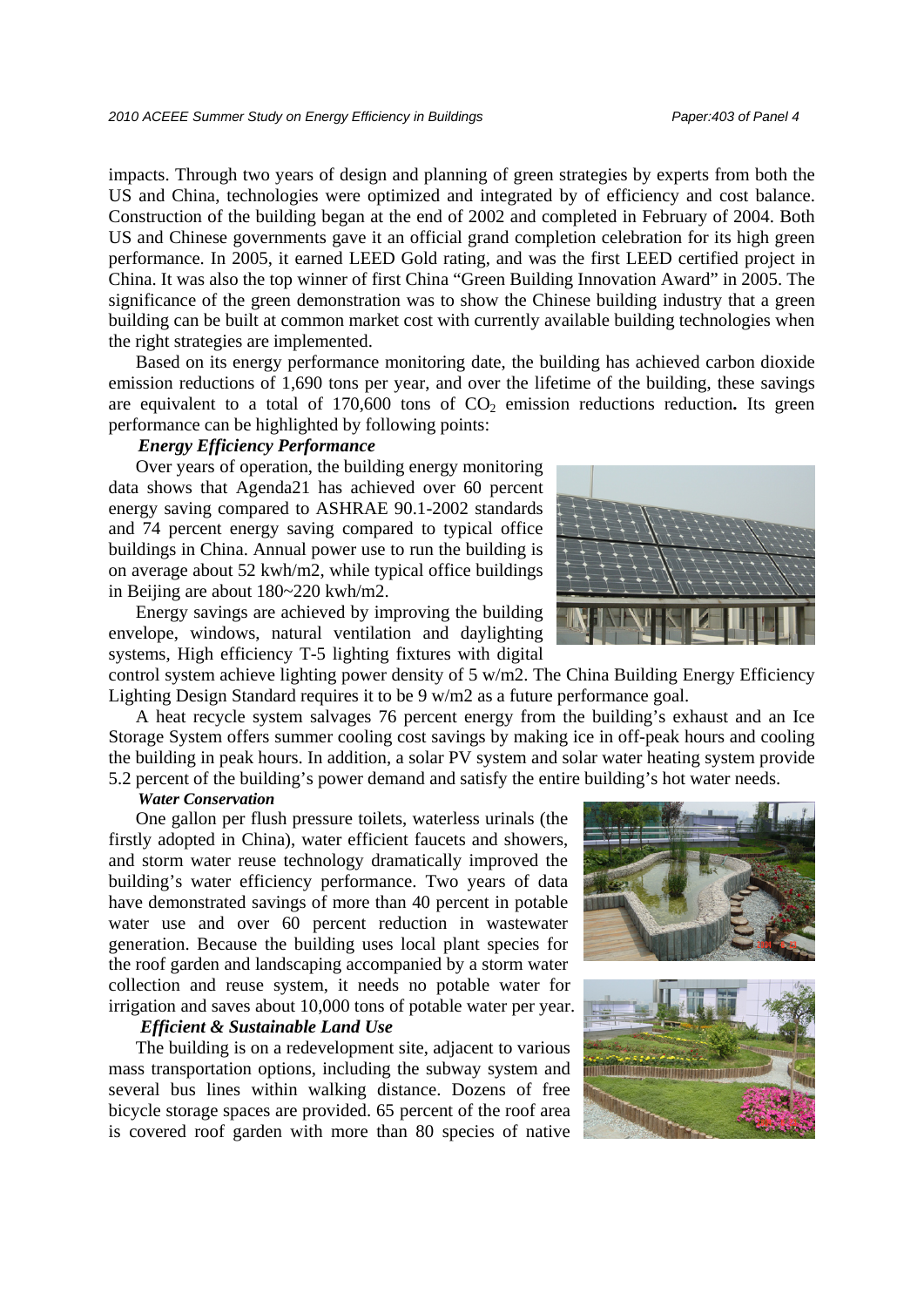plants. The vegetated roof is a comfortable retreat for occupants and greatly reduces the heat island effect. Integrative utilization of roof garden, pervious paving, native landscaping, and storm water recycling not only significantly reduces runoff by 90 percent, and also mitigates the urban heat island effect, improving the local micro-climate.

## *Sustainable Building Materials Use*

More than 90 percent building materials and products used in this project were harvested or manufactured locally, greatly reducing the environmental impact of transportation. Bricks and cement for construction had 5% recycled content such as fly ash from power plants. All carpeting within the building was made of recycled, low emission materials. During the site preparation process, all deconstruction materials were completely collected and conveyed to rural areas for reuse, which significantly diverted landfill waste.

## *High Quality Indoor Environment*

Indoor environment quality is maintained to comply with standards of ASHRAE 62.1 of indoor air and ASHRAE 55 of indoor thermal comfort using CO2 monitoring, variable flow control, green building materials and elements utilization. Environmental health encourages occupants to alter smoking habits; staff smokers dropped to 8 percent from 25 percent in six months.

## **2. Beijing Olympic Village**

The Beijing Olympic Village was used to house 16,000 plus athletes and officials of the 2008 Beijing Games. The project was financed and built by a local developer. Residential units were sold after the Games as high-end condos. The developer's goals were to build a project that met the strong environmental commitment of the Chinese government on the Games, while increasing the project's market appeal at a cost that assured a reasonable profit margin.



It is located at the Northeast of the Olympic Park, adjacent to the Olympic Forest Park, 10 minutes walk to National stadium (Bird Nest). It uses 27.55 hectares land that was redeveloped from old residential district. After the Games, 42 mid-rise residential buildings provide a total of 1800 new homes. Total construction area is 413,250 m2, including 380,000 m2 for permanent residential buildings and 33,250 m2 for various public buildings temporarily constructed for the Games. Below ground: 142,410 m2 of garage space for 2,800 vehicles was constructed. The project began construction in 2006 and was completed before the Game in June 2008.

As it was an important green component for a green Olympics, the green strategies of energy efficiency, renewable energy adoption, water saving, environmental materials use and best indoor and outdoor comfort were priorities during project design and planning. The green highlights of the project are:

### *Energy Efficiency and Renewable Energy Applications*

All the buildings were designed with high energy envelope and low-e windows and all residential units were sunlight oriented in order to improve the indoor environment. A wastewater heat pump is the heating and cooling source for the project to replace the regular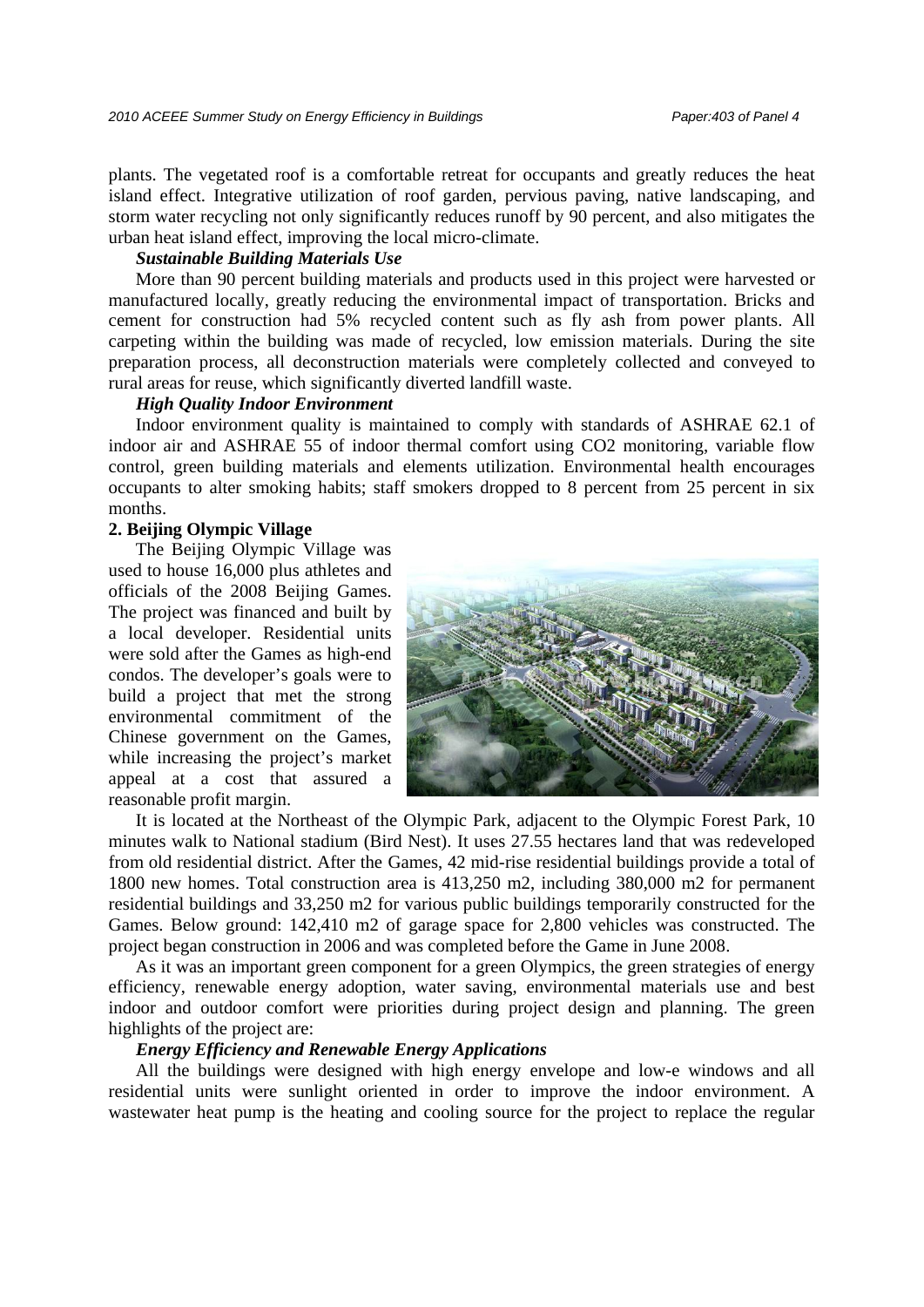heating coal boiler and air conditioners, which can reduce coal burning 24,000 tones and 61,000 tons CO2 emission. Furthermore, it is cleaner and quieter. Roof installed hot water systems can produce 600 tons hot water each day to meet hot water demand of athletes during the Game and residents after. The system can bring energy savings of 5,570,000 kwh each year to reduce CO2 emission near 5,600 tons. All lighting fixtures in the project are efficient CFLs. There are 760 solar energy lighting fixtures, outdoor LED lightings



and sunlight duct for underground lighting saving energy equivalent of 15,000 kwh each year. The efficient lighting system can save a total of 580,000 kwh every year.

#### *Water efficiency*

Grey water from buildings and storm water are treated on site and collected for reuse in toilet flushing and landscape irrigation. All pavements in the project are designed water permeable in order to reduce runoff. More than 76,000 tons of potable water is saved by water recycle strategies, and it achieved an 80 percent runoff reduction over regular neighborhoods in a similar scale.

## *Materials*

Most pavements and outdoor components are made of recycled material, such as wasted plastic and wasted slag. All recycling containers are recycles made of wasted plastic and wood. Over 90% of the building materials were locally sourced close to Beijing, which greatly reduced transportation energy and help shorten the construction schedule.

## *Micro-energy demonstration project*

As a highlight green point, US Department of Energy and Beijing administration planned the reception center (used as a kindergarten after the Game) to be a micro energy demonstration through energy integrative design and 23 green technologies, including solar passive design, high performance building shell, solar heating and cooling storage system, solar water heating, solar and wind power on site supply. The contribution of renewable energy sources is more than 60 percent, based on its own reduction of buildings energy consumption.



Winter cool storage can provide 20 percent of the cooling requirement.

The project was LEED certified under the Neighborhood Development rating system in 2008 and was the first China LEED green neighborhood project.

### **3. Beijing Energy and Environment Center Demonstration Project**

China with its huge number of building stock , provides a challenge to energy retrofit the existing buildings with the right mix of policy and technology. Beijing has over 160 millions square meter of existing commercial buildings and most are energy inefficient. The project was planned by the government as a demonstration project of an existing building energy retrofitting program, to find a practical way and to setup a guide through the experiences from the program. Beijing plans to energy retrofit 40 million square meters of existing building till 2011. The building was built 25 years ago in a simple energy system, the innovation was to retrofit its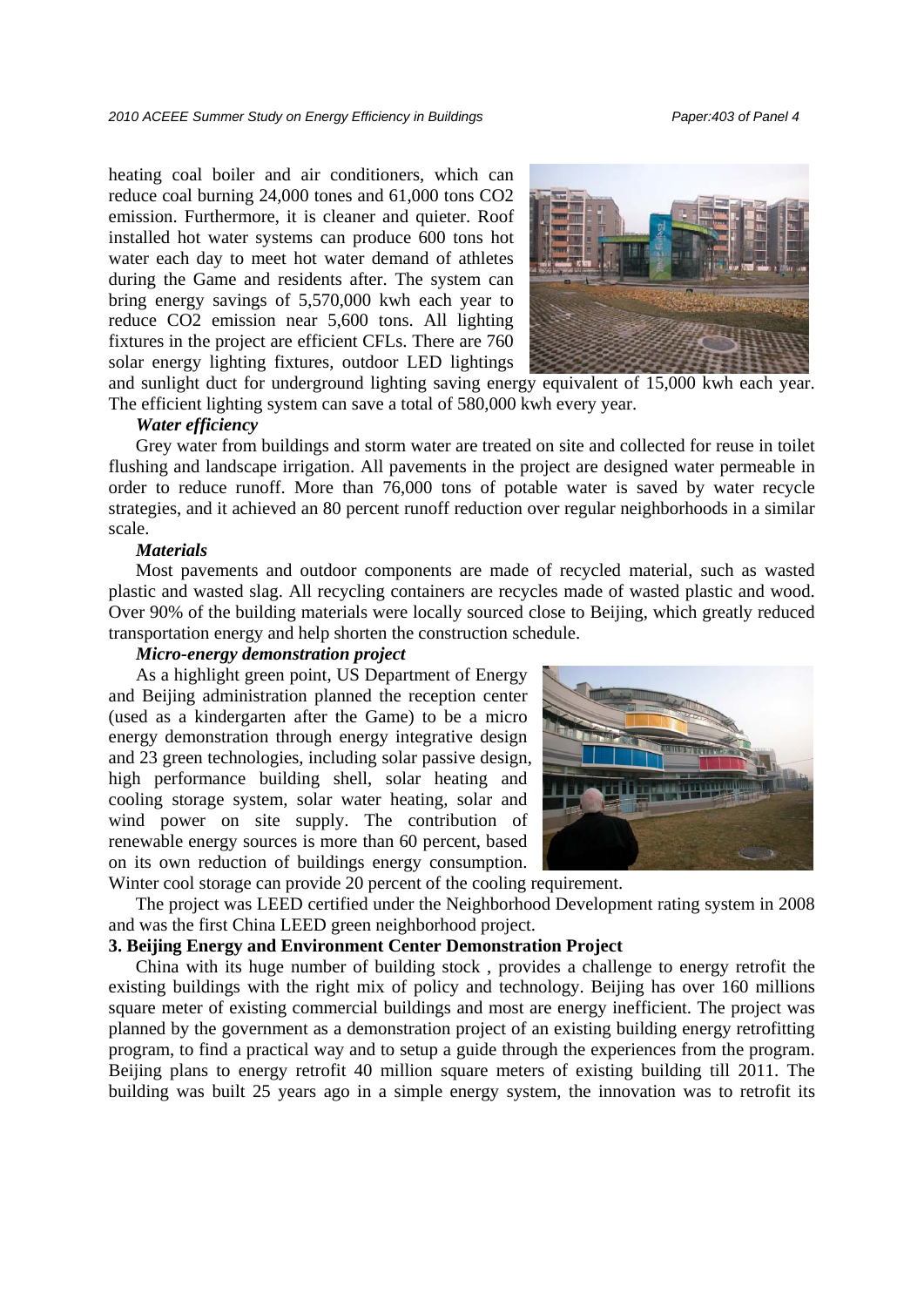energy system and improve the indoor environment at low cost to setup a template of governmental and public building energy retrofits program.

The building has a 3,665 square meters of floor area, located in the downtown district and housed by a government energy agency. Because it is governmental property, the project cost was stringently restricted to \$600 per square meter. Final project budget review showed the project cost 3 percent less than the threshold.

### *Retrofitting Strategies Applied*

Based on the project energy audit and condition,

retrofitting strategies were designed to greatly improve the building envelope, upgrade the lighting system, replace the heating and cooling systems, introduce renewable energy systems, and keep existing structure components as much as possible to avoid construction waste.

An insulation technology combined with exterior finishing coating was used to give existing wall a new "float" insulation coating, to improve thermal performance 80 percent. All windows were replaced by double Low-E glazes with thermal break aluminum window frame, to reduce heat transfer factor from 4 w/(k.m2) to 1.4 w/(k.m2). Glare control devices were also integrated into windows. Structure shading was designed to prevent solar gain of south and west façades.

A new air conditioning system replaced old inefficient air conditioners to have higher efficiency. Fresh air ventilation was installed with heat recycle device to reduce energy leakage during heating and cooling seasons by 76 percent.

Water fixtures were replaced by efficient fixtures with flush control devices, such as waterless urinals and low water toilets to save 15 percent water than before. Storm water management introduced highly permeable pavement and an entire on site storm water collection system. An underground storm water cistern can meet whole landscape irrigation demand and leaves no storm water runoff from the project.

All the lightings were replaced by high efficient fixtures controlled by intelligent system, power data showed 3,200 kwh

was saved each year. Besides efficient lighting fixtures, the building installed 4 sunlight duct systems to introduce day-lighting to the core area. The building total lighting load designed 18 kw, but the roof photovoltaic system capacity is 25 kw that can totally provide lighting energy requirement. A heat conduct solar hot water system can meet the domestic hot water demand. Original electric water heating equipments and boilers were removed during the project.

The Beijing Energy and Environment Center is a governmental energy management sector. It has a large data center to monitoring real time energy use data for more than 500 local government buildings and local big energy users. Through green data center technology, the "EnergySmart" servers achieve 30% more power saving, which contributes 20% the building operation energy saving.

The project retrofitting practice set a guideline to Beijing existing retrofitting program. Strategies in the project were required to be replicated in other retrofitting projects covered by government grants. The project has registered for LEED certification. Its green performance is being documented.



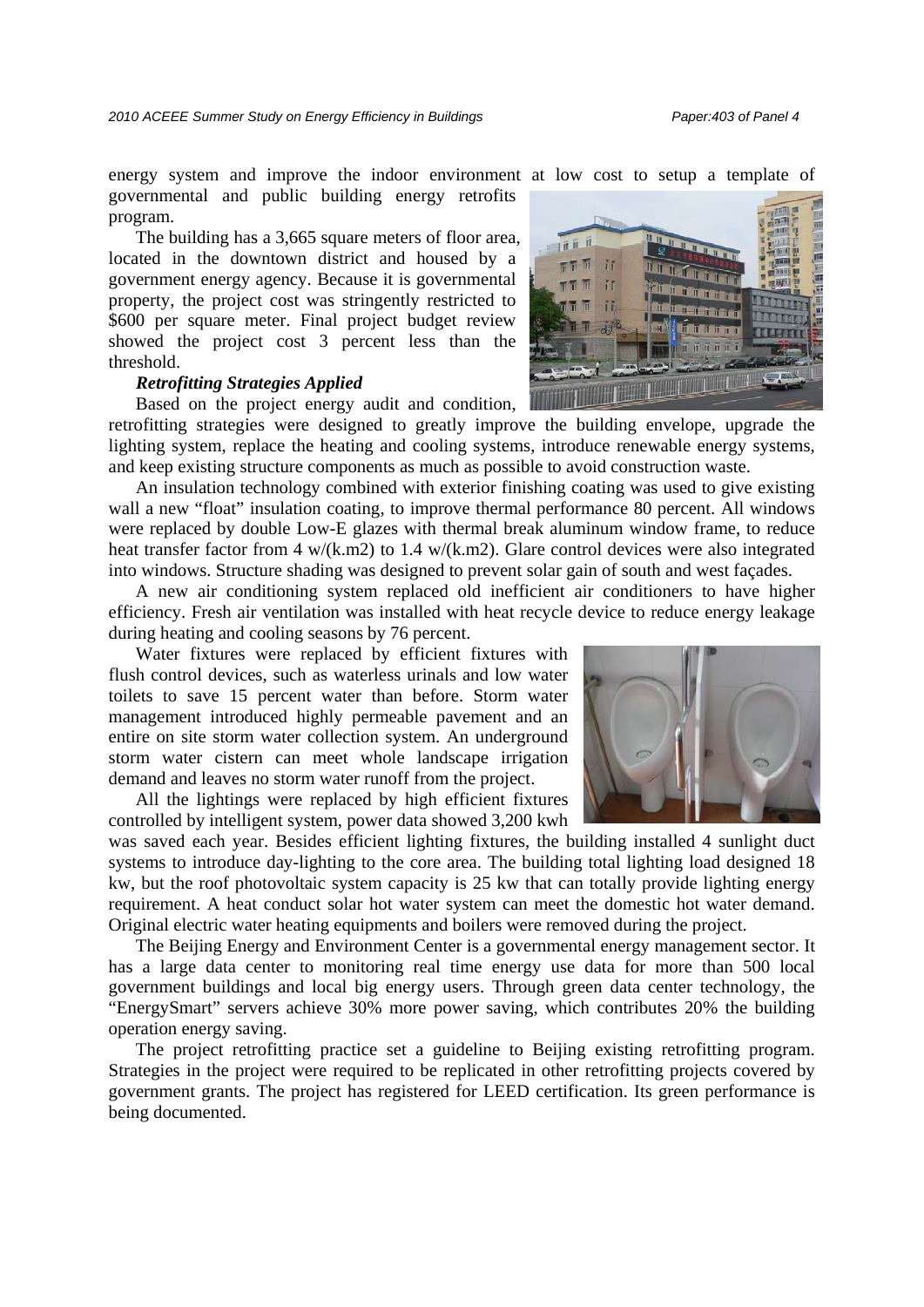#### **4. PLA green demonstration project**

Green practices of military facilities are quite different to civil construction. In responds to the national energy conservation plan, China's military force decided to take green steps in construction of military facilities. The basic idea was to develop green military facilities construction guidelines through the pilot project practice.

The project locates in the campus of PLA Engineering University in Chongqing. It aims to acquire both LEED certification and a Chinese green building label. It will



be used as an officer training center with about 12,000 square meters in floor area, it is a 6-storey building including offices, conference rooms and classrooms.

## *Sustainable Design for the Project*

Energy calculation of design plan showed that the project energy savings will be at 75 percent, the level of commercial building energy saving design standards. In order to achieve green performance, strategies of energy efficiency, water saving and environment friendly materials were designed in the planning and construction plan. A ground heat pump system serves as the energy source of heating, cooling and hot water production. Because local climate is wet and there are few sunny days, heat drive natural ventilation and mechanical ventilation were integrated into the design to keep indoor comfort. A high efficient building envelop with a high thermal mass factor is designed to resist summer heat. The lighting of the project is very efficient which integrates daylight orientation design and LED lighting fixtures with auto control. A roof garden and structure shading was designed to reduce heat island effect in the summer. In order to protect the surrounding natural environment, the construction plan includes a storm water design for collection and reuse, runoff reduction and native plant species protection.

The project will start construction soon and is to be completed within a year. It is a registered LEED project and project documentation will be taken along as project progresses. NRDC is collaborating on the project to support greening the PLA.

# **China Green Building Barriers and Opportunities**

Green building policies are the byproduct of building energy efficiency policies in China. Green building is undoubtedly an important approach for the building industry in terms of environmental responsibilities and market benefits, but green building practice is not still as popular as building energy efficiency practices yet. There are some barriers in China to green building promotion.

#### **Barriers**

There are barriers in economic policies and people's cognition of green building concept. Green building is voluntary option while building energy efficiency is mandatory in China. Although there are policies for green building incentives in China, the number of green buildings is still small in new buildings. More green building incentives are required to accelerate the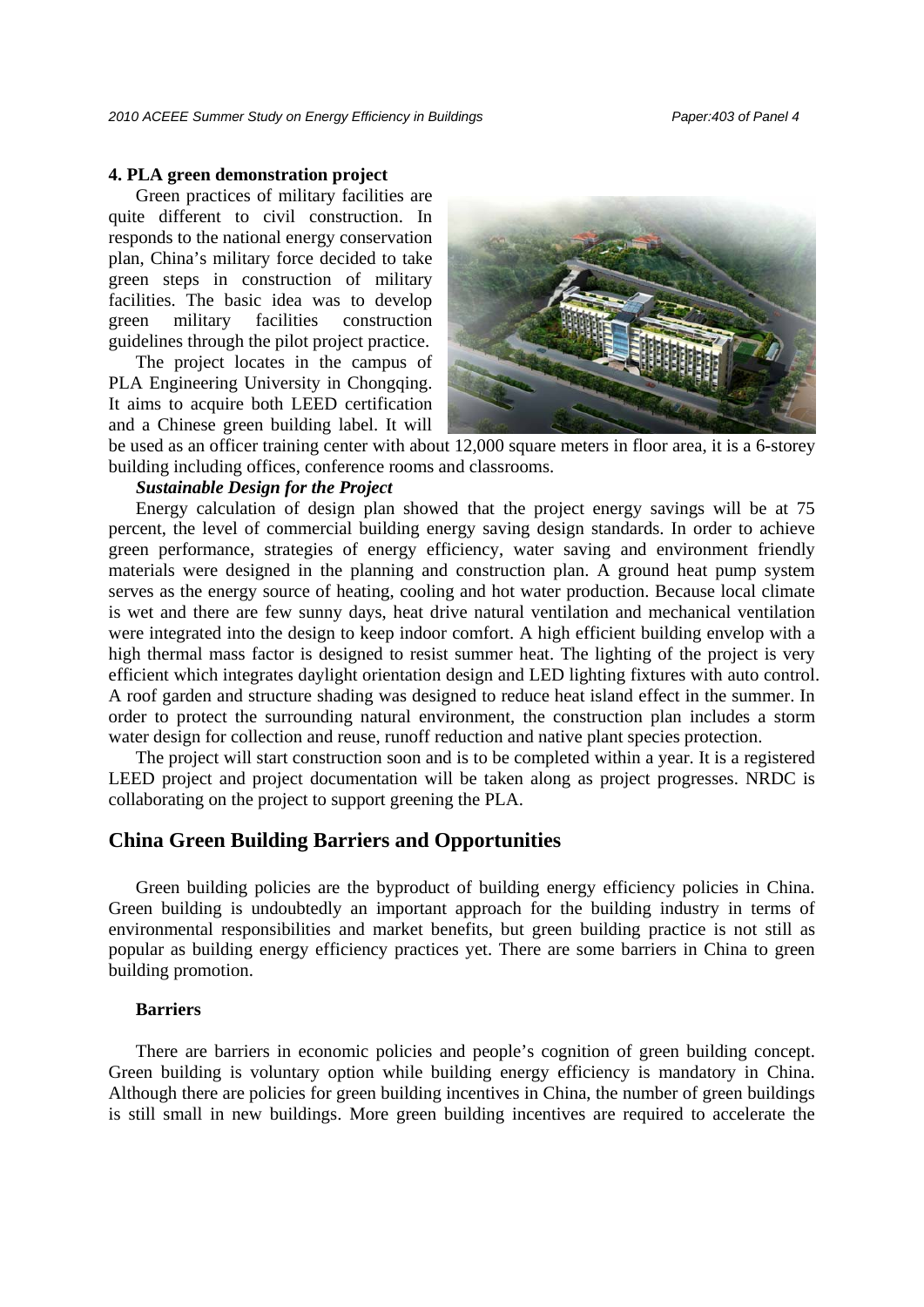market transformation. The Chinese government is developing policies for enhancing green building market initiatives through finance and tax system reformation.

In China's building industry, there is a misunderstanding to green buildings that they may cost more. Cost increase is always a result of faulty knowledge of green strategies and mistakes in project construction. Green buildings can be built at any building market cost if the right strategies are employed from the early stages of the building process. The project-costs of NRDC cases are nearly same as common market project because these projects implemented smart strategies and adopted green approaches at the initial stages. Additional project costs are always generated by modifications, the right design and project plan can help avoid a lot of extra costs. Individual green technology may cost more, but there are two ways the addition can be offset: 1) technologies integration to balance overall project costs by mitigating certain cost additions of a technology or products through others savings; 2) green benefit of energy savings and productivity increase are much more than initial investment. In general, green investment can always be paid back by lifetime sustainable benefit.

### **Opportunities**

In 2008, the Vice Minister of China's Ministry of Housing and Urban & Rural Development Mr. Qiu Baoxing estimated that the green building business in China is worth \$3 billion each year. Lately, China has set a GHG emission reduction target to reduce carbon intensity 40~45% by 2020 in response to climate change. China will sets more stringent energy conservation and environment goals in next five years plan (Twelfth Five Year Plan, 2011-2015). That is expected to driving more and more new buildings and existing buildings go to green.

In order to stimulate the green building and energy efficiency market, the government launched several demonstration programs to provide financial grants to green and energy pilot projects. Local governments also supported grants to such pilot projects. For instance in Shanghai, if a project qualifies as a green demonstration in government program, around \$65 per square meter can be subsidized. More incentives are being planned for successive year to accelerate the green building market with government grant supports.

With demand of building more energy and water efficiency, more low carbon technologies are required. But technologies and high quality products are still far less than market demand, like low cost efficient windows and insulation materials. In some cases, better green design cannot find suitable technology or material.

Not only do individual buildings need to go green but neighborhoods and cities are also under consideration to take part in green innovations in China. If 5 percent of new buildings are built green in China, the number can equal 100s millions square meters each year. The China's Green Building Council did a market survey in 2009 to show that in next five years, new buildings and residential neighborhoods would be the fastest growing areas in green building.

Besides green building promotion, green neighborhood and city less carbon plans are also being developed and implemented. NRDC helped Shenzhen in 2008 to develop a local "Design and Planning Guideline of Green Neighborhood", with the aim of more efficiency in land, energy, water and materials, more affinity to mass transportation and less vehicle dependence to create healthy and inhabitable environment also reduce their environmental impact.

Fig 4 New building and neighborhood will be the fastest growing green building market<sup>10</sup>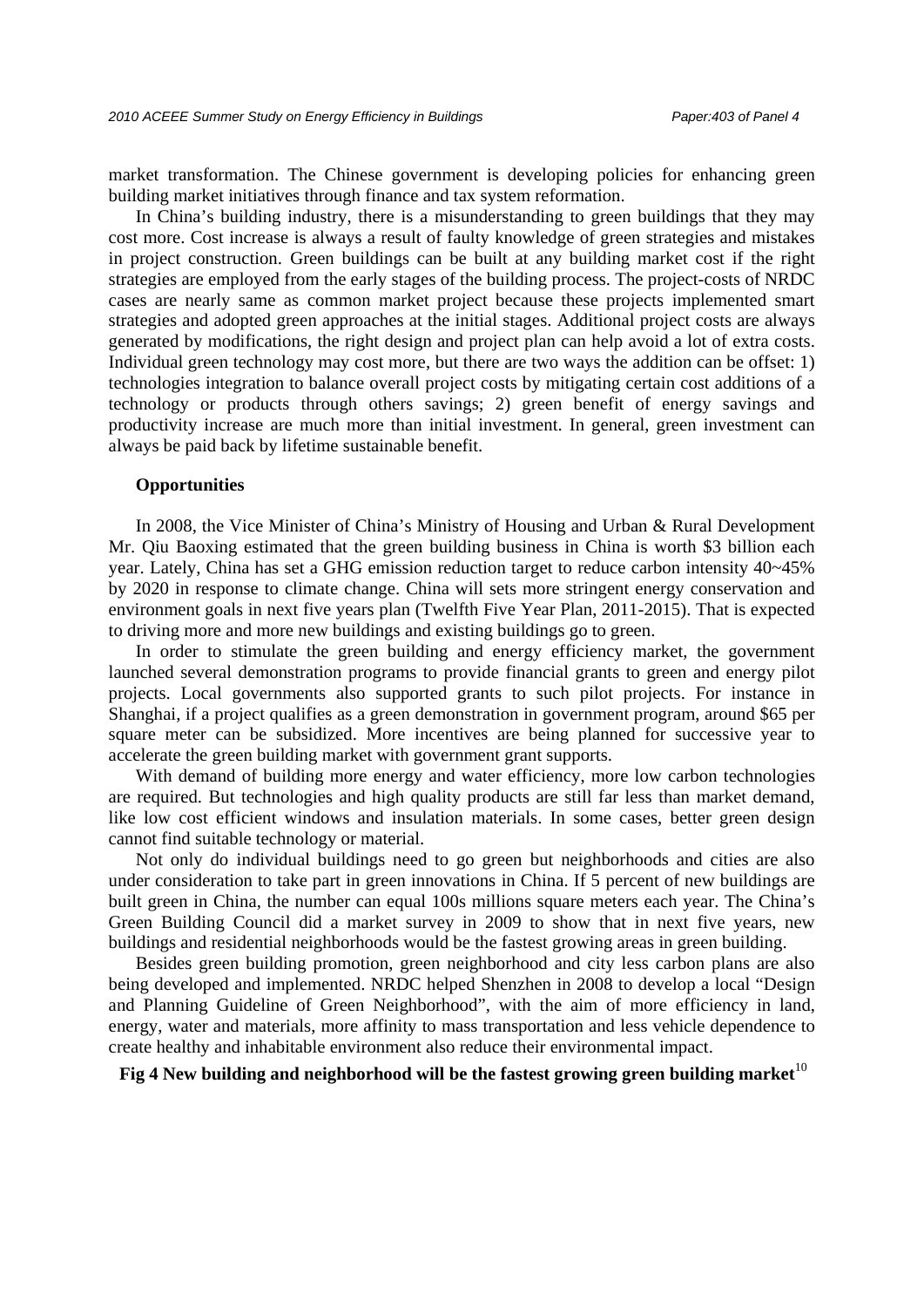

Source: White paper of 2009 China green building International Conference

Green operation and maintenance are also important not only to keep building green performance. but also create new market opportunity as well. Green and clean technology and products is becoming rapidly growing market in China. China Center of Disease Control and Prevention estimated in 2008 that there is a \$44 billion market opportunity in Chinese building HVAC cleaning market in more 5 millions in using large central HVAC stations.

Furthermore, the green technology education is becoming an essential course to professional training. More and more training courses of green building are being taken in governmental programs and market promotion.

China has started green engine and its building green journey. If China buildings become green, we would have a sustainable environment. If we missed it, we would miss the world.

## **References**

- *1. "China is using green building to enforce low carbon development", Han Qide, 6Th Beijing Green Building International Conference, 2010*
- *2. "Establishment and Implementation of Scientific Concept of Development", Hu Jintao, 2003.*
- *3. Hu's speech at the First Session of the Eleventh National People's Congress, 2008*
- *4. "China National Statistic Yearbook", 2000-2009, China Statistic Bureau.*
- *5. "China Economic Weekly", October 29, 2007. http://news.sina.com.cn/c/2007-10- 29/001514181433.shtml*
- *6. National Research Center of Energy and Development Strategy, NDRC, June 17, 2009. http://www1.www.gov.cn/jrzg/2009-06/17/content\_1342840.htm*
- *7. "Annual Development Report on China Building Energy Efficiency, 2006-2009, Tsinhua University.*
- 8. *"China National Statistic Yearbook", 2000-2009, China Statistic Bureau*